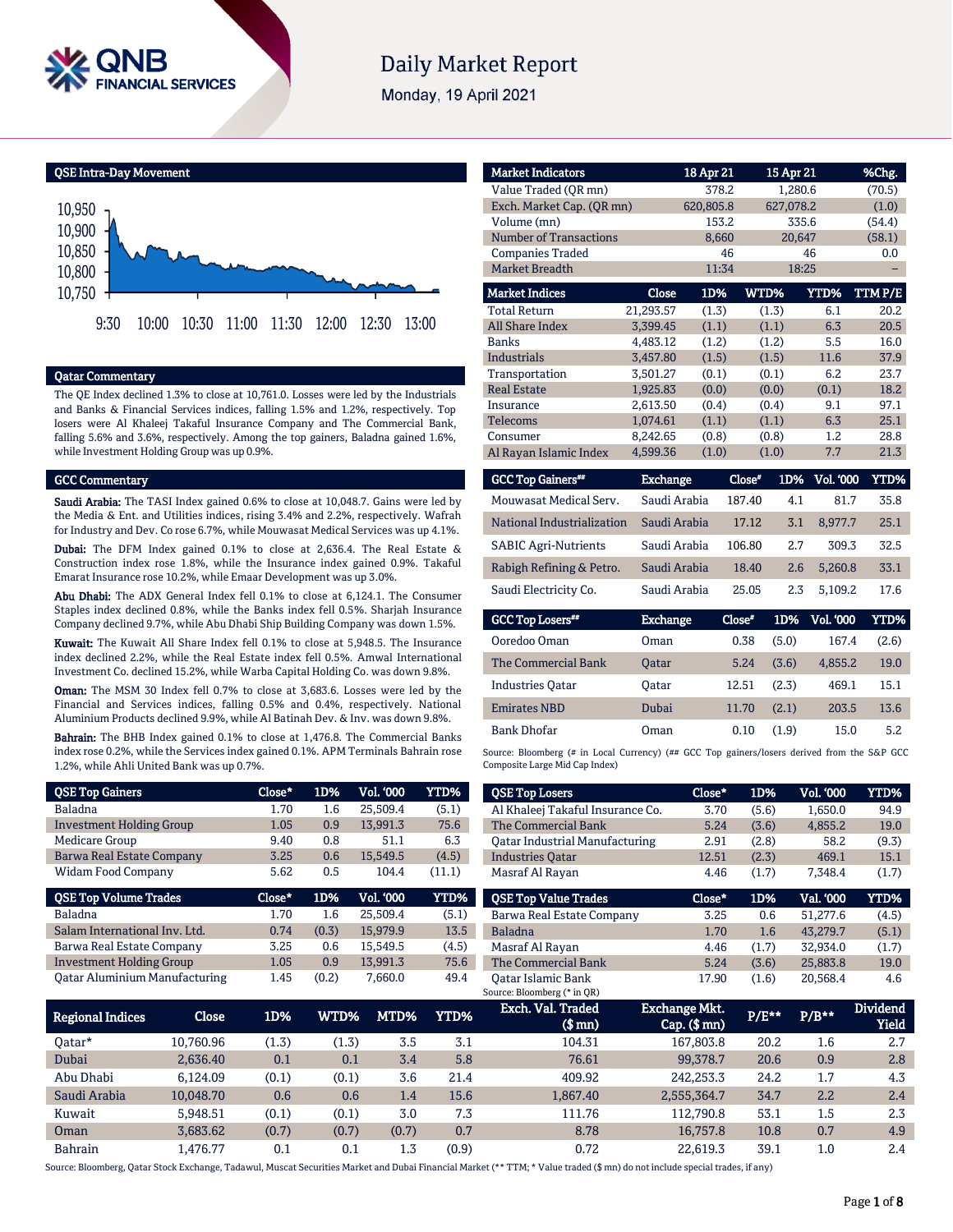# Qatar Market Commentary

- The QE Index declined 1.3% to close at 10,761.0. The Industrials and Banks & Financial Services indices led the losses. The index fell on the back of selling pressure from Qatari and GCC shareholders despite buying support from Arab and Foreign shareholders.
- Al Khaleej Takaful Insurance Company and The Commercial Bank were the top losers, falling 5.6% and 3.6%, respectively. Among the top gainers, Baladna gained 1.6%, while Investment Holding Group was up 0.9%.
- Volume of shares traded on Sunday fell by 54.4% to 153.2mn from 335.6mn on Thursday. Further, as compared to the 30-day moving average of 294.4mn, volume for the day was 48.0% lower. Baladna and Salam International Investment Limited were the most active stocks, contributing 16.7% and 10.4% to the total volume, respectively.

| <b>Overall Activity</b>        | Buy %* | Sell %* | Net (QR)         |
|--------------------------------|--------|---------|------------------|
| Oatari Individuals             | 53.12% | 39.08%  | 53,084,777.1     |
| <b>Oatari Institutions</b>     | 15.32% | 35.56%  | (76, 561, 055.8) |
| Qatari                         | 68.44% | 74.64%  | (23, 476, 278.6) |
| <b>GCC</b> Individuals         | 1.26%  | 0.70%   | 2,122,835.1      |
| <b>GCC</b> Institutions        | 2.26%  | 2.93%   | (2,521,698.2)    |
| <b>GCC</b>                     | 3.52%  | 3.63%   | (398, 863.1)     |
| Arab Individuals               | 9.73%  | 8.18%   | 5,875,407.0      |
| Arab Institutions              | 0.01%  |         | 41,700.0         |
| Arab                           | 9.75%  | 8.18%   | 5,917,107.0      |
| Foreigners Individuals         | 3.53%  | 3.47%   | 213,665.1        |
| <b>Foreigners Institutions</b> | 14.77% | 10.08%  | 17,744,369.6     |
| <b>Foreigners</b>              | 18.29% | 13.55%  | 17,958,034.7     |

Source: Qatar Stock Exchange (\*as a % of traded value)

# Earnings Releases and Earnings Calendar

#### Earnings Releases

| Company                                     | <b>Market</b> | <b>Currency</b> | Revenue (mn)<br>102021   | % Change<br>YoY | <b>Operating Profit</b><br>(mn) 1Q2021 | % Change<br>YoY          | <b>Net Profit</b><br>(mn) 1Q2021 | % Change<br>YoY |
|---------------------------------------------|---------------|-----------------|--------------------------|-----------------|----------------------------------------|--------------------------|----------------------------------|-----------------|
| Dhofar Fisheries & Food Industries<br>Co.   | Oman          | <b>OMR</b>      | 3.6                      | 20.1%           |                                        |                          | (0.2)                            | N/A             |
| National Gas Co.                            | Oman          | <b>OMR</b>      | 20.3                     | $-0.5%$         | -                                      | $\overline{\phantom{0}}$ | (0.1)                            | N/A             |
| Muscat Insurance Co.                        | Oman          | <b>OMR</b>      | 7.2                      | $-6.2%$         | $\equiv$                               | $\equiv$                 | 0.3                              | N/A             |
| Al Hassan Engineering Co.                   | Oman          | <b>OMR</b>      | 2.5                      | $-67.5%$        | $\equiv$                               | $\equiv$                 | (1.3)                            | N/A             |
| <b>Vision Insurance</b>                     | Oman          | <b>OMR</b>      | 4.6                      | $-49.3%$        | ÷,                                     |                          | 0.02                             | $-93.6%$        |
| Oman & Emirates Investment<br>Holding Co.   | Oman          | <b>OMR</b>      | 0.4                      | N/A             | $\overline{\phantom{0}}$               |                          | (0.2)                            | N/A             |
| Al Ahlia Insurance Company                  | Oman          | <b>OMR</b>      | 5.0                      | $-15.9%$        | ÷,                                     | $\overline{\phantom{m}}$ | 1.6                              | $-1.5%$         |
| National Life General Insurance             | Oman          | <b>OMR</b>      | 56.5                     | 7.8%            | ÷                                      |                          | 2.7                              | 15.0%           |
| Oman National Engineering &<br>Investment   | Oman          | <b>OMR</b>      | 15.6                     | 21.6%           |                                        |                          | 0.3                              | $-24.7%$        |
| Oman Cement Co.                             | Oman          | <b>OMR</b>      | 11.8                     | $-15.8%$        | Ξ.                                     | $\overline{\phantom{0}}$ | 0.8                              | $-33.0%$        |
| Ooredoo                                     | Oman          | <b>OMR</b>      | 64.4                     | $-4.5%$         | L,                                     |                          | 4.6                              | $-25.8%$        |
| <b>Global Financial Inv. Holding</b>        | <b>Oman</b>   | <b>OMR</b>      | 3.9                      | 36.1%           | ÷,                                     |                          | 0.4                              | N/A             |
| <b>Muscat Finance</b>                       | Oman          | <b>OMR</b>      | 2.7                      | $-10.8%$        | 0.7                                    | $-29.9%$                 | 0.2                              | N/A             |
| Oman Oil Marketing Co.                      | Oman          | <b>OMR</b>      | 122.4                    | $-7.0%$         | ÷,                                     |                          | 0.7                              | 16.1%           |
| Oman Investment & Finance                   | Oman          | <b>OMR</b>      | 6.7                      | 50.5%           | $\overline{\phantom{0}}$               | $\overline{\phantom{m}}$ | 1.1                              | 320.8%          |
| Arabia Falcon Insurance Company             | Oman          | <b>OMR</b>      | 5.9                      | 16.9%           | -                                      | -                        | 0.5                              | 1317.7%         |
| Takaful Oman Insurance                      | Oman          | <b>OMR</b>      | $\overline{\phantom{0}}$ |                 | ÷,                                     | $\equiv$                 | 0.7                              | 68.2%           |
| National Finance Co.                        | <b>Oman</b>   | <b>OMR</b>      | 10.3                     | $-7.7%$         | $\equiv$                               | $\equiv$                 | 1.7                              | $-15.2%$        |
| A'Saffa Foods                               | Oman          | <b>OMR</b>      | 7.8                      | $-3.9%$         | 0.5                                    | 0.6%                     | 0.2                              | $-30.0%$        |
| Dhofar Tourism#                             | Oman          | <b>OMR</b>      | ÷.                       | N/A             | ÷,                                     | ÷                        | (291.8)                          | N/A             |
| Salalah Mills Co.                           | Oman          | <b>OMR</b>      | 15.0                     | 4.3%            | $\equiv$                               |                          | 1.1                              | 21.6%           |
| Al Sharqiya Inv. Holding Co.#               | Oman          | <b>OMR</b>      | 431.8                    | $-28.2%$        | ÷.                                     | $\equiv$                 | 277.4                            | $-34.5%$        |
| National Mineral Water Co.                  | Oman          | <b>OMR</b>      | 1.7                      | $-7.3%$         | $\equiv$                               | $\equiv$                 | (0.03)                           | N/A             |
| Dhofar Insurance Co.                        | Oman          | <b>OMR</b>      | 16.0                     | 19.8%           | ÷.                                     | $\equiv$                 | 1.0                              | $-9.2%$         |
| <b>Dhofar International Development</b>     | Oman          | <b>OMR</b>      | 1.7                      | $-11.6%$        | 2.2                                    | N/A                      | 2.7                              | N/A             |
| Muscat Gases Co.                            | <b>Oman</b>   | <b>OMR</b>      | 3.8                      | $-28.9%$        | ÷                                      |                          | 0.1                              | $-71.7%$        |
| Al Maha Petroleum Products<br>Marketing Co. | Oman          | <b>OMR</b>      | 81.7                     | $-18.6%$        | $\equiv$                               |                          | 0.4                              | 202.9%          |
| Salalah Beach Resort                        | Oman          | <b>OMR</b>      | 0.1                      | $-80.8%$        | ÷                                      | $\overline{\phantom{0}}$ | (0.2)                            | N/A             |
| Dhofar Beverage and Food Stuff<br>Co.#      | Oman          | <b>OMR</b>      | 832.2                    | $-4.5%$         | $\overline{\phantom{0}}$               |                          | (89.8)                           | N/A             |
| Ominvest                                    | <b>Oman</b>   | <b>OMR</b>      | 52.1                     | $-36.6%$        | -                                      | $\overline{\phantom{0}}$ | 9.4                              | 0.5%            |

Source: Company data, DFM, ADX, MSM, TASI, BHB. (#Values in Thousands)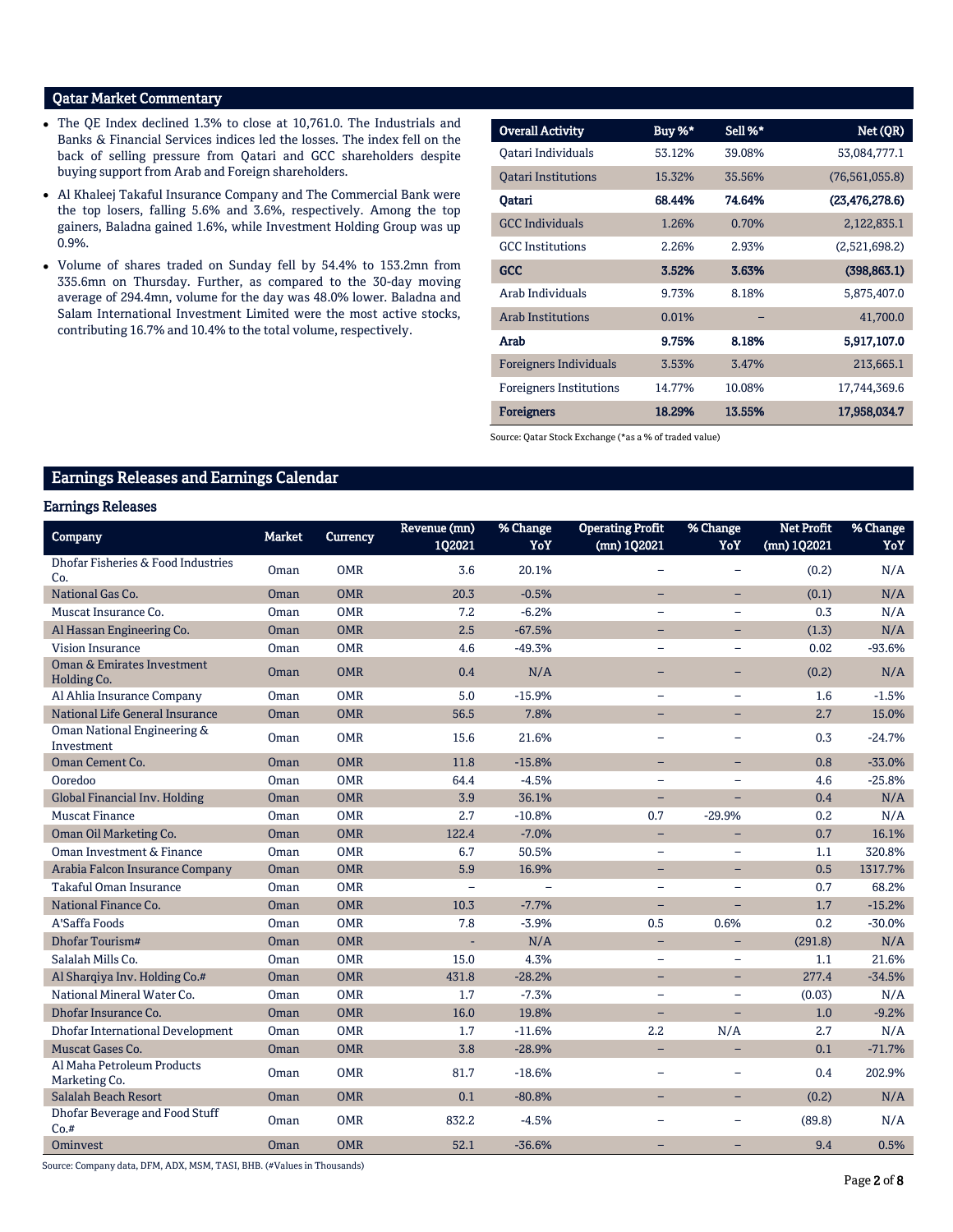| <b>Earnings Calendar</b> |                                               |                                  |                       |               |
|--------------------------|-----------------------------------------------|----------------------------------|-----------------------|---------------|
| <b>Tickers</b>           | <b>Company Name</b>                           | Date of reporting 1Q2021 results | No. of days remaining | <b>Status</b> |
| <b>MARK</b>              | Masraf Al Rayan                               | 19-Apr-21                        | $\Omega$              | Due           |
| <b>BRES</b>              | <b>Barwa Real Estate Company</b>              | 20-Apr-21                        | $\mathbf{1}$          | Due           |
| <b>ABQK</b>              | Ahli Bank                                     | 20-Apr-21                        | $\mathbf{1}$          | Due           |
| <b>IHGS</b>              | <b>INMA Holding Group</b>                     | 21-Apr-21                        | $\overline{2}$        | Due           |
| <b>MCGS</b>              | <b>Medicare Group</b>                         | 21-Apr-21                        | 2                     | Due           |
| <b>ONNS</b>              | <b>Qatar Navigation (Milaha)</b>              | 21-Apr-21                        | $\overline{a}$        | Due           |
| <b>UDCD</b>              | <b>United Development Company</b>             | 21-Apr-21                        | $\overline{2}$        | Due           |
| KCBK                     | Al Khalij Commercial Bank                     | 22-Apr-21                        | $\overline{3}$        | Due           |
| <b>CBQK</b>              | The Commercial Bank                           | 25-Apr-21                        | 6                     | Due           |
| <b>VFQS</b>              | <b>Vodafone Qatar</b>                         | 25-Apr-21                        | $6\phantom{1}$        | Due           |
| IGRD                     | <b>Investment Holding Group</b>               | 25-Apr-21                        | 6                     | Due           |
| <b>QEWS</b>              | <b>Qatar Electricity &amp; Water Company</b>  | 25-Apr-21                        | $\boldsymbol{6}$      | Due           |
| QLMI                     | QLM Life & Medical Insurance Company          | 26-Apr-21                        | 7                     | Due           |
| <b>ERES</b>              | <b>Ezdan Holding Group</b>                    | 26-Apr-21                        | $\overline{7}$        | Due           |
| <b>DBIS</b>              | Dlala Brokerage & Investment Holding Company  | 26-Apr-21                        | 7                     | Due           |
| IQCD                     | <b>Industries Oatar</b>                       | 26-Apr-21                        | $\overline{7}$        | Due           |
| <b>SIIS</b>              | Salam International Investment Limited        | 26-Apr-21                        | 7                     | Due           |
| QIIK                     | <b>Oatar International Islamic Bank</b>       | 27-Apr-21                        | 8                     | Due           |
| <b>GWCS</b>              | <b>Gulf Warehousing Company</b>               | 27-Apr-21                        | 8                     | Due           |
| <b>MPHC</b>              | Mesaieed Petrochemical Holding Company        | 27-Apr-21                        | 8                     | Due           |
| <b>BLDN</b>              | Baladna                                       | 27-Apr-21                        | 8                     | Due           |
| <b>AHCS</b>              | <b>Aamal Company</b>                          | 28-Apr-21                        | $\overline{9}$        | Due           |
| <b>MERS</b>              | Al Meera Consumer Goods Company               | 28-Apr-21                        | 9                     | Due           |
| QAMC                     | <b>Qatar Aluminum Manufacturing Company</b>   | 28-Apr-21                        | $9\,$                 | Due           |
| <b>OCFS</b>              | Qatar Cinema & Film Distribution Company      | 28-Apr-21                        | 9                     | Due           |
| <b>ORDS</b>              | Ooredoo                                       | 28-Apr-21                        | $\overline{9}$        | Due           |
| <b>MCCS</b>              | Mannai Corporation                            | 28-Apr-21                        | 9                     | Due           |
| QIMD                     | <b>Qatar Industrial Manufacturing Company</b> | 28-Apr-21                        | $\overline{9}$        | Due           |
| <b>AKHI</b>              | Al Khaleej Takaful Insurance Company          | 28-Apr-21                        | 9                     | Due           |
| <b>DOHI</b>              | Doha Insurance Group                          | 28-Apr-21                        | 9                     | Due           |
| QISI                     | Qatar Islamic Insurance Group                 | 28-Apr-21                        | 9                     | Due           |
| <b>DHBK</b>              | Doha Bank                                     | 28-Apr-21                        | 9                     | Due           |
| ZHCD                     | Zad Holding Company                           | 29-Apr-21                        | 10                    | Due           |
| <b>GISS</b>              | <b>Gulf International Services</b>            | 29-Apr-21                        | 10                    | Due           |
| QOIS                     | <b>Qatar Oman Investment Company</b>          | 29-Apr-21                        | 10                    | Due           |
| <b>NLCS</b>              | Alijarah Holding                              | 29-Apr-21                        | 10                    | Due           |

Source: QSE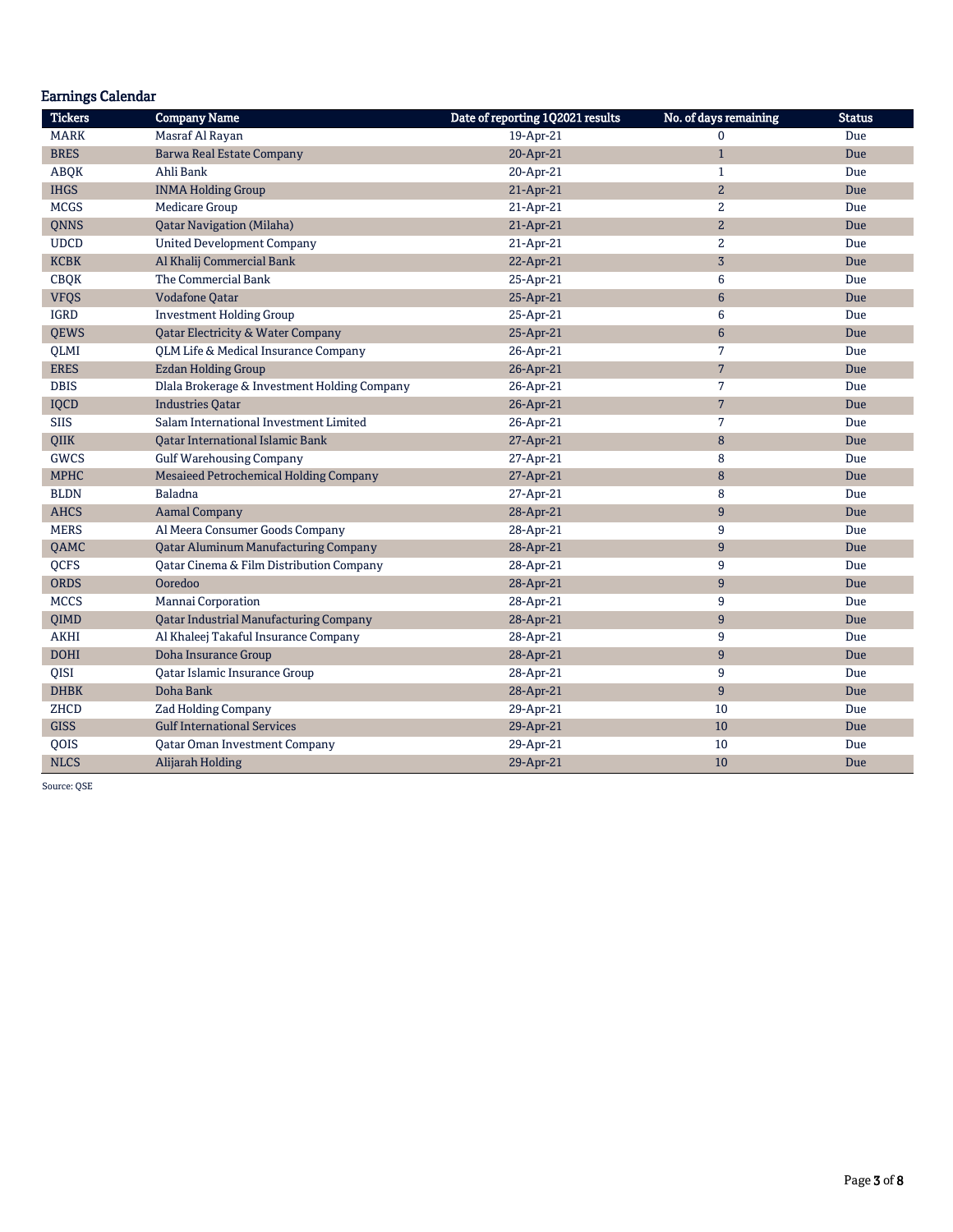# **News**

## Qatar

- QGTS bottom line rises 14.7% YoY and 22.8% QoQ in 1Q2021, in-line with our estimate – Qatar Gas Transport Company Limited's (QGTS, Nakilat) net profit rose 14.7% YoY (+22.8% QoQ) to QR320.1mn in 1Q2021, in-line with our estimate of QR324.5mn (variation of -1.4%). The company's total income came in at QR1,007.2mn in 1Q2021, which represents a decrease of 1.4% YoY. However, on QoQ basis Total Income rose 5.9%. EPS amounted to QR0.06 in 1Q2021 as compared to QR0.05 in 1Q2020. Nakilat remained committed to achieving its vision and continued to deliver robust financial performance and sustained operational excellence, despite the challenges brought about by the COVID-19 pandemic. The company maintained its excellent track record of delivering clean energy to worldwide destinations without any interruptions, upholding its commitment to provide safe, reliable, and efficient shipping and maritime services. Additionally, the Nakilat group continues to strengthen its value proposition, with the ship repair, offshore fabrication, towage and other maritime services remaining full operational and contributing towards the company's vision to be a global leader and provider of choice for energy transportation and maritime services, as well as Qatar's 2030 vision. During the first quarter, company's operating expenses decreased by 4.1%, while general and administrative expenses decreased by 28.1%. With solid business continuity plans and robust infrastructures in place, Nakilat has been able to swiftly adapt to the evolving situation and remain focused on creating value for its shareholders and customers. *We maintain our Outperform rating and QR3.50/sh. Price Target* (QNB FS Research, QSE, Peninsula Business)
- QIGD posts 38.4% YoY increase in net profit of QR37.1mn in 1Q2021 – Qatari Investors Group's (QIGD) net profit rose 38.4% YoY to QR37.1mn in 1Q2021, compared to QR26.8mn in 1Q2020, however, the net profit declined 1.1% on QoQ basis from QR37.5mn in 4Q2020. The company's revenue came in at QR192.2mn in 1Q2021 (which represents an increase of 4.2% YoY and +4.5% QoQ), versus QR184.5mn in 1Q2020 and QR183.8mn in 4Q2020. EPS amounted to QR0.03 in 1Q2021 as compared to QR0.02 in 1Q2020. (QSE)
- IQCD plans QR3.2bn capex for fertilizers segment in five years Industries Qatar (IQCD), one of the region's industrial giants with holdings in petrochemicals, fertilizer and steel producers, plans to invest around QR3.2bn as capital expenditure (capex) in various projects in its fertilizers segment over the next five years. The group had invested around QR135mn in form of capital expenditures for this segment during 2020. "In terms of capital expenditure for the future, the segment is expected to invest QR3.2bn in various projects over the next five years. The main projects the segment will invest during the next five years will include projects related to HSE, plant reliability, regulatory compliance, infrastructure, productivity, periodic maintenance turnarounds and other PPE additions," said IQCD in its latest annual report. "These projects are not only intended to improve segment's profitability and cash flows, but also would improve plants' long-term plant life and HSE footprints," it added. Through its subsidiaries and joint ventures (the group companies), IQCD operates in three distinct segments:

Petrochemicals, Fertilizers and Steel. Fertilizer segment remained stable during the year. This was primarily due to robust demand and firm product prices. The segment was the least impacted by the COVID-19 pandemic or the weaker crude price environment. Like other segments within the Group, the core strategy within the fertilizer segment is also to optimize the value of operating assets, via maximizing the production, minimize the operating costs, and thereby enhancing the free cash-flows to the segment, noted the report. (Peninsula Qatar)

- Al Rayan Qatar ETF discloses its condensed financial statements for the three month period ended March 31 – Al Rayan Qatar ETF disclosed its condensed financial statement for the three-month period ended March 31, 2021. The statements showed that the net asset value as of March 31, 2021 amounted to QR540,241,468 representing QR2.4479 per unit. Dividends for the year ended December 31, 2020 will be distributed during 2Q2021. (QSE)
- WOQOD opens Ras Laffan new petrol station As part of WOQOD's ongoing expansion plans to be able to serve every area in Qatar, Qatar Fuel Company (QFLS, WOQOD) opened Ras Laffan petrol station, at Ras Laffan Industrial City, on April 18, 2021, and by this it raised its network of petrol stations to 107. New Ras Laffan petrol station is spread over an area of 15,000 square meters and has 3 lanes with 9 dispensers for light vehicles, and 2 lanes with 4 dispensers for Heavy Vehicles, which will serve Ras Laffan Industrial City, and its neighborhood. Ras Laffan petrol station offers round-the-clock services to residents, and includes Sidra convenience store, manual car wash, oil change and tire repair, for Light Vehicles and sale of LPG cylinders 'SHAFAF', in addition to sale of gasoline and diesel products for light vehicles and Heavy Vehicles. (QSE)
- ERES to disclose its 1Q2021 financial results on April 26 Ezdan Holding Group (ERES) will disclose its financial statement for the period ending March 31, 2021 on April 26, 2021. (QSE)
- QLMI's board of directors to meet on April 26 QLM Life & Medical Insurance Company (QLMI) has announced that its board of directors will be holding a meeting on April 26, 2021 to discuss and disclose the company's interim financial results for the period ending on March 31, 2021. (QSE)
- Milaha, Schlumberger begin Halul-48 operations in Qatar Qatar Navigation (Milaha) and Schlumberger held a virtual event to mark the commencement of operations of the first Qatari-owned offshore well stimulation vessel Halul-48 that symbolizes the strong capabilities of the Qatari supply chain infrastructure. The establishment of the Halul-48 offshore stimulation vessel leveraged the respective expertise of both Milaha, the leading maritime and logistics service provider in Qatar, and Schlumberger, the leading provider of digital solutions and innovative technologies for the global energy industry. (Qatar Tribune)
- KPMG: Qatar's real estate market continues to face period of contraction – The decline in rental for residential developments was relatively softer compared to other core asset categories such as commercial office and retail, KPMG said in a report. Qatar's real estate market continues to face a period of contraction, a KPMG report said and noted the decline in rental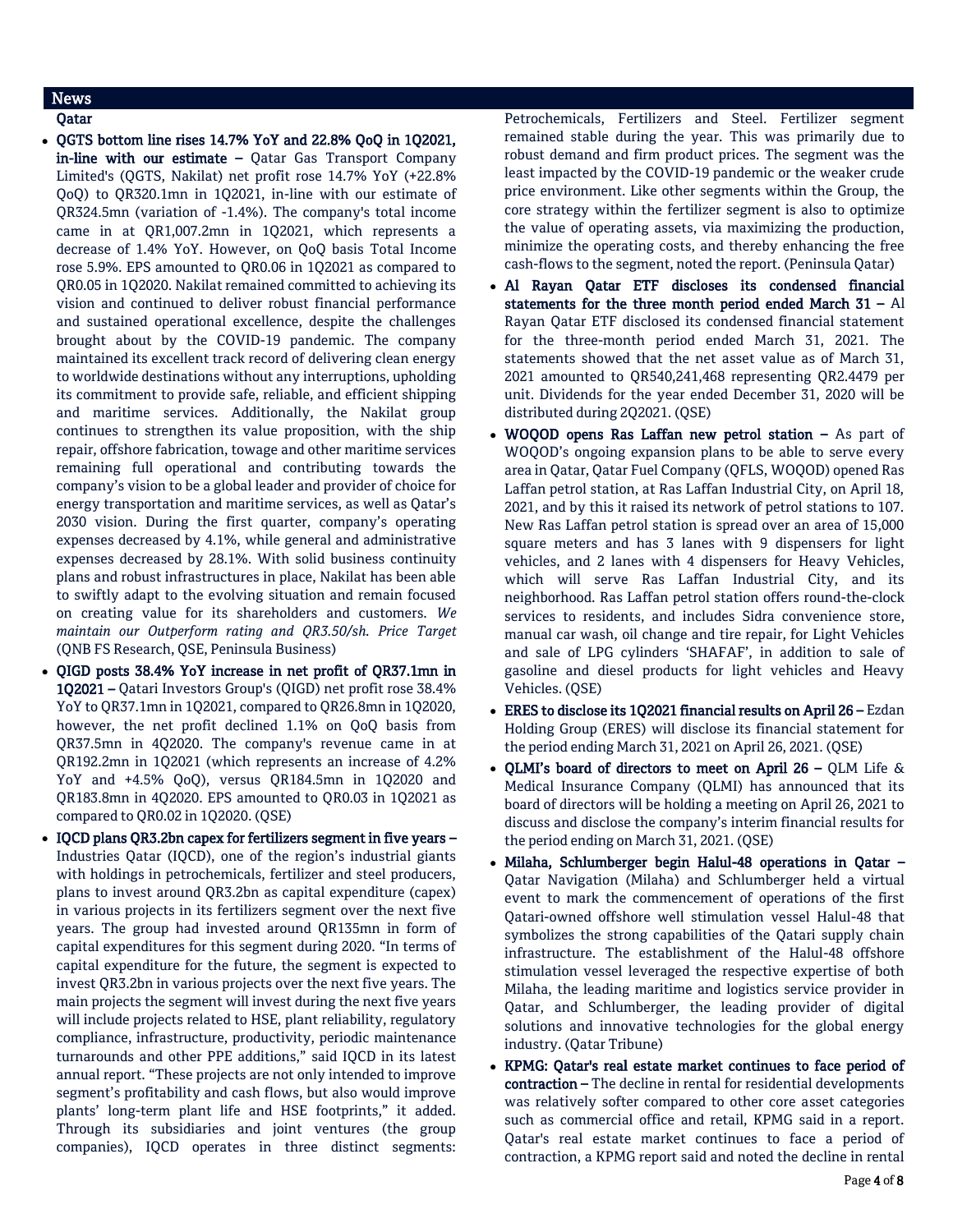for residential developments was relatively softer compared to other core asset categories such as commercial office and retail. Research showed the drop in rental for residential developments, which was still lower than other core asset categories, including commercial office and organized retail mall. Rentals in the affordable housing category continue to stay afloat while maintaining stable occupancy levels. The middle-income housing segment continues to experience active demand primarily due to movement of tenants seeking better value proposition, which includes locational advantages, superior offering at competitive rental due to added incentives such as rent-free periods of one to two months, free utility bills and better services as well as upliftment in amenities, KPMG said. While the drop in the rentals for the high-end housing segment has been primarily due to competitive landscape, there has been increase in inquiries especially for the developments at The Pearl and Lusail. Overall, 3Q and 4Q 2020 witnessed a combined drop of 3.63% on the residential rental index compared to 2.53% as witnessed during 1Q and 2Q 2020. For the commercial office market, the impact of COVID-19 was comparatively higher than residential segment. 3Q and 4Q 2020 witnessed a cumulative decline of 7.63% on the rental index compared to 1.56% experienced during the initial two quarters of 2020. On the organized retail mall front, the COVID-19 pandemic led to a significant decline in rentals. The rental index experienced a further drop of 8.77% over the last two quarters of 2020 from 2.36% as witnessed during 1Q and 2Q 2020. (Gulf-Times.com)

- MoPH: 35.5% of eligible population received at least one COVID-19 vaccine dose – Qatar's national campaign against COVID-19 has crossed a milestone as one in three adults has received at least one dose of a vaccine. The Ministry of Public Health (MoPH) has announced that 35.5% of people aged 16 years and above have received at least one dose of the COVID-19 vaccine since the start of Qatar's National COVID-19 Vaccination Program. In its weekly update on Sunday, the MoPH said 1,248,229 doses of the vaccine have been administered in the country until now, with 168,453 doses being given in the last seven days. About 82.8% of people over 60 years of age (the most vulnerable population) have been vaccinated with at least one vaccine dose, while 67.5% have received both the doses. Similarly, the figure is 80.1% for people over 70 years of age, and 78.4% for people over 80 years of age. Around 60% of the eligible population will receive vaccination against COVID-19 in Qatar within two months by continuing the current pace, a senior official with the Ministry of Public Health (MoPH) has said. "Once vaccination reaches 80% of the eligible population, life could return to normal," MoPH, Head of Vaccination, Soha Al-Bayat told local Arabic daily Arrayah. The number of vaccine doses administered has exceeded 1.2mn. (Qatar Tribune, Gulf-Times.com)
- e-Payment Gateway sees over 582,100 online transactions in 1Q2021 – The online transactions between the government departments have surged in the first quarter of this year, reflecting the success of Qatar Digital Government program. More than 582,100 transactions were conducted through e-Payment Gateway in the first quarter of 2021, according to latest figures shared by the Ministry of Transport and Communications. The e-Pay (e-Payment Platform) provides

online payment options for government entities seeking to develop their digital services and require online payment, which enables full automation of online services, by allowing users to pay their transaction fees online securely. It also allows government entities to add a feature to their digital services that allows inquiring about payment status by transaction number or date. According to a post shared by the MoTC on its Twitter account yesterday, number of transactions by government entities via e-Payment Gateway during first quarter of 2021 is 582,108. In January 2021; total 151,691 transactions were made while 159,832 and 270,585 transactions were made in February and March, respectively. (Peninsula Qatar)

 Qatar-based Global Carbon Council gets ICAO approval to supply carbon credits to airlines - With expectation to issue more than 10mn carbon credits in 2021, Qatar-based Global Carbon Council (GCC) is listed among eight international programs that are eligible to supply carbon credits to international airlines to meet their carbon neutral growth. In a statement the council said that across the world, carbon markets are gaining traction. By issuing carbon credits, they are assisting international organizations to offset unavoidable carbon emissions while also supporting the development of emission reduction projects and catalyzing climate actions. Global Carbon Council (GCC) - an initiative of Gulf Organisation for Research & Development (GORD) is the first and only global voluntary GHG Offsetting Program of MENA region. Established in 2016 and operational since 2019, GCC has now received full approval under Carbon Offsetting and Reduction Scheme for International Aviation (CORSIA) of United Nation's International Civil Aviation Organization (ICAO) on 19 March 2021. (Qatar Tribune)

# International

 Power companies urge Biden to implement policies to cut emissions 80% by 2030 – A group of US electricity companies wrote to President Joe Biden this week saying it will work with his administration and Congress to design a broad set of policies to reach a near-term goal of slashing the sector's carbon emissions by 2030. Washington should implement policies, including a clean energy standard, or CES, to ensure the electricity industry cuts carbon emissions 80 percent below 2005 levels by 2030, the group of 13 power interests, including generators Exelon Corp, PSEG and Talen Energy Corp, said in a letter to Biden. The letter, a copy of which was seen by Reuters, did not mention Biden's goal to fully decarbonize the power sector by 2035 as part of his strategy to fight climate change. But it said the 2030 timeline is consistent with Biden's wider goal of decarbonizing the entire economy by 2050. " A federal policy framework can be designed to support the power sector's deployment of strategies that are technically feasible, ensure reliability, and maintain affordability for customers," said the letter, sent to Biden on Friday. The White House did not immediately respond to a request for comment. The 2030 goal was consistent with Evergreen Action, an advocacy group that proposed a CES in February. Sam Ricketts, a co-founder, said utilities should worry less about the 2035 goal, and focus on early wins as the last portion of emissions cuts is the hardest to achieve. Several lawmakers, including Democrats US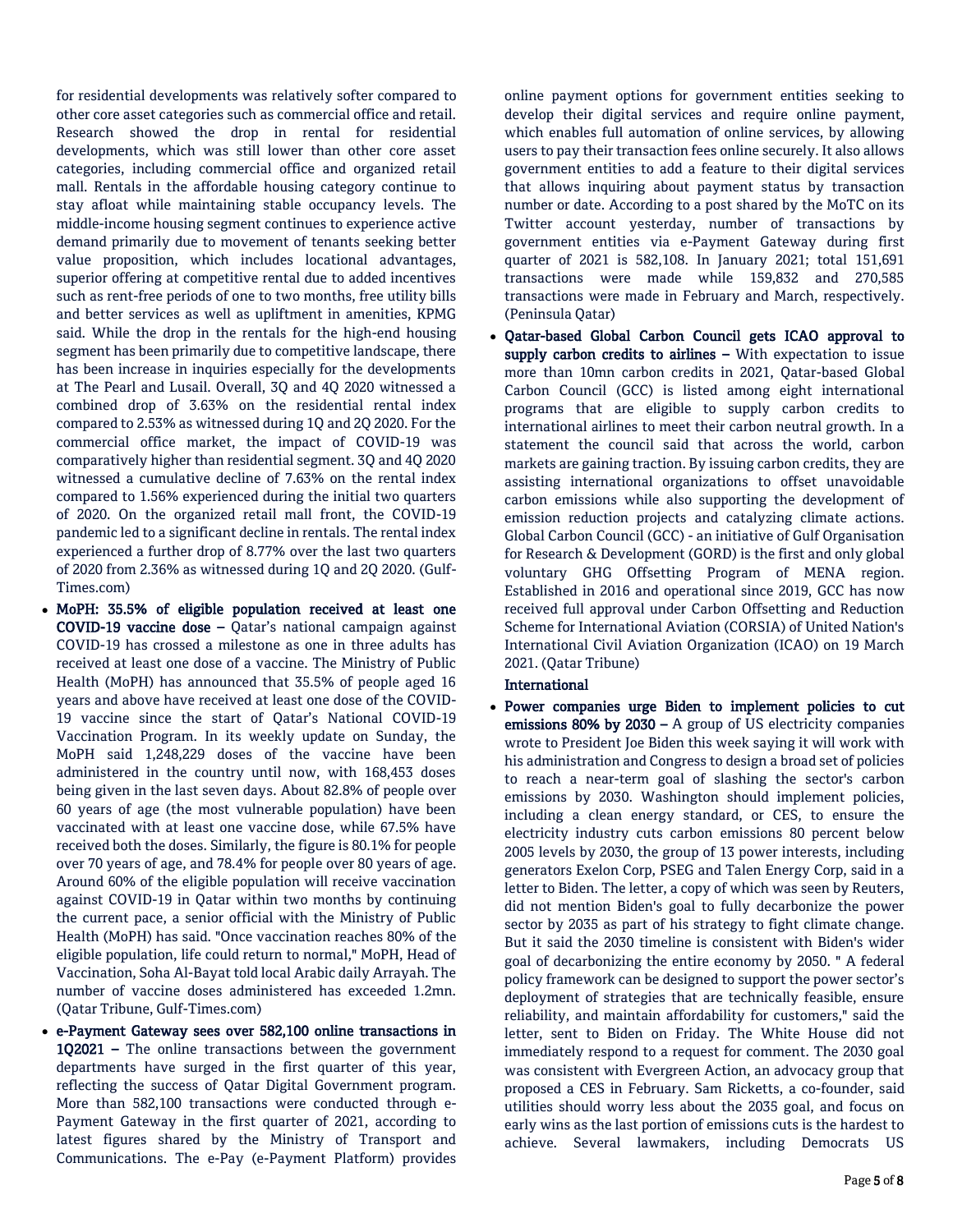Representative Frank Pallone and Senator Tina Smith, have introduced legislation that includes a CES. The standard would set gradually rising targets for the power industry to cut emissions until they hit net zero, with a range of methods from adopting wind and solar power, using existing and advanced nuclear energy, or sucking up carbon from coal and natural gas plants before they reach the atmosphere. (Reuters)

- UK economy picks up steam as hiring restarts with lockdown end – The UK economy is building momentum, with real-time indicators suggesting consumers have started to splurge some of the cash they've saved now that the government has loosened lockdown rules. Restaurant bookings and job postings surged to the highest since the start of the coronavirus pandemic, while road traffic and the number of people traveling to workplaces grew in recent weeks, data from Bloomberg Economics and government statistics show. Shops and bars were allowed to reopen on April 12, and most restrictions are set to lapse by June 21. With more almost two thirds of adults in the UK immunized against the coronavirus, Prime Minister Boris Johnson is starting to relax advice on containing the virus. Bank of England Governor Andrew Bailey anticipates a strong recovery as households unleash some of the 150bn Pounds (\$207bn) of savings accumulated over the past year. (Bloomberg)
- Rightmove: Asking prices for UK houses hit new high after tax cut extended – Advertised prices for homes in Britain hit a record high after finance minister Rishi Sunak stoked the market again by extending a tax cut for home-buyers last month, property website Rightmove said on Monday. Asking prices jumped by 2.1% in the five weeks to April 10, only the second time in five years that prices have risen by more than 2% from one month to the next, Rightmove said. The rise took the average price of property coming to market to an all-time high of 327,797 Pounds (\$451,737) and homes were selling in record-fast time, it said. On March 3 Sunak said he would extend a temporary tax break for buyers and he also announced a new mortgage guarantee scheme for first-time buyers who cannot afford large deposits. The tax break was rushed out in 2020 to counter the economic hit from coronavirus. It helped to fuel a mini-boom in the housing market which was already seeing strong demand from people seeking more space after their first lockdown. Other measures of British house prices have also shown a rise since Sunak's announcement. Rightmove said its measure of available properties was at a record low. "However some of the froth is likely to come off this spring surge later in the year as the challenging economic conditions come to the fore, some of the government support to individuals and businesses unwinds, and the stamp duty holidays finally end in England and Wales," it said. "Nevertheless we expect activity to remain robust for the rest of 2021." (Reuters)
- Japan's exports post largest monthly gain since late 2017 Japan's exports posted their strongest growth in more than three years in March, led by a surge in China-bound shipments, in a sign the economic recovery from last year's deep coronavirus slump remains intact. However, the trade data is unlikely to completely ease worries about the fragile recovery of the world's third-largest economy, which took an enormous

hit from a collapse in global trade due to the pandemic in 1Q2020. Ministry of Finance data showed exports surged 16.1% in March from a year earlier, marking the steepest rise since November 2017. That was better than an 11.6% jump expected by economists in a Reuters poll, and followed a 4.5% contraction in February. "The rebound in exports slowed significantly across 1Q and external demand is unlikely to provide much of a tailwind to growth this year," said Tom Learmouth, Japan economist at Capital Economics. "The impressive annual figure was down to base effects from the weakness in exports in March 2020." The exports surge was also marked by especially strong shipments to Japan's largest trading partner China, while the pace of recovery in firms' exports to the US remained relatively slow, said analysts. Shipments to China, Japan's largest trading partner, soared 37.2% in the year to March, led by nonferrous metals and plastic materials, and also boosted by stronger exports of semiconductor machinery. However, Japan's economy was likely to face headwinds from a slower recovery in US-bound shipments, which tend to add more value than those exported to China and elsewhere in Asia, for at least another couple of months, he added. (Reuters)

• MOF: Japan March exports rise 16.1% YoY - Japan's exports jumped 16.1% in March from a year earlier, Ministry of Finance (MOF) data showed, as demand for goods recovered from low, pandemic-hit levels last year. The reading compared with an 11.6% increase expected by economists in a Reuters poll. It followed a 4.5% drop in February. Imports gained 5.7% in the year to March, versus the median estimate for a 4.7% increase and following a 11.8% rise in the previous month. The trade balance came to a surplus of 663.7bn Yen (\$6.11bn), versus the median estimate for a 490.0bn Yen surplus. (Reuters)

### Regional

- Saudi's EIC in final stages of setting up Belgian company Saudi Arabia's Electrical Industries Co (EIC) is in the final stages of establishing a new company in Belgium, following the acquisition of the assets of a liquidated Belgian transformer company. EIC said that it had closed an assets purchase agreement with CG Power Belgium worth \$6.044mn. The statement said the company was in the final stages of establishing a new company, PAUWELS Transformers Co, to which it will transfer assets from CG Power Belgium. The deal will be funded by EIC's own resources as well as available facilities from banks, the statement said. EIC first announced it was in negotiations to acquire the assets of CG Power in August last year. (Zawya)
- Saudi's Ayyan Investment buys out minority shareholders in Al-Ahsa Medical Services – Saudi Arabia's Ayyan Investment Company has announced a deal to buy out all the noncontrolling shares of four investors in its subsidiary Al-Ahsa Medical Services Company. The company, which has investments in real estate, signed a share purchase agreement to acquire a combined 3.9mn shares from Al-Othman Holding Company, Saad Abdulaziz Al-Hussein and Sons Company, Ibrahim Abdullah Al-Afaleq and Sons Company and Rashid Saad Al-Rashid, a bourse filing to the Saudi Stock Exchange (Tadawul) said on Sunday. The stake is valued at more than SR111mn and represents 26.43% of the capital in Al-Ahsa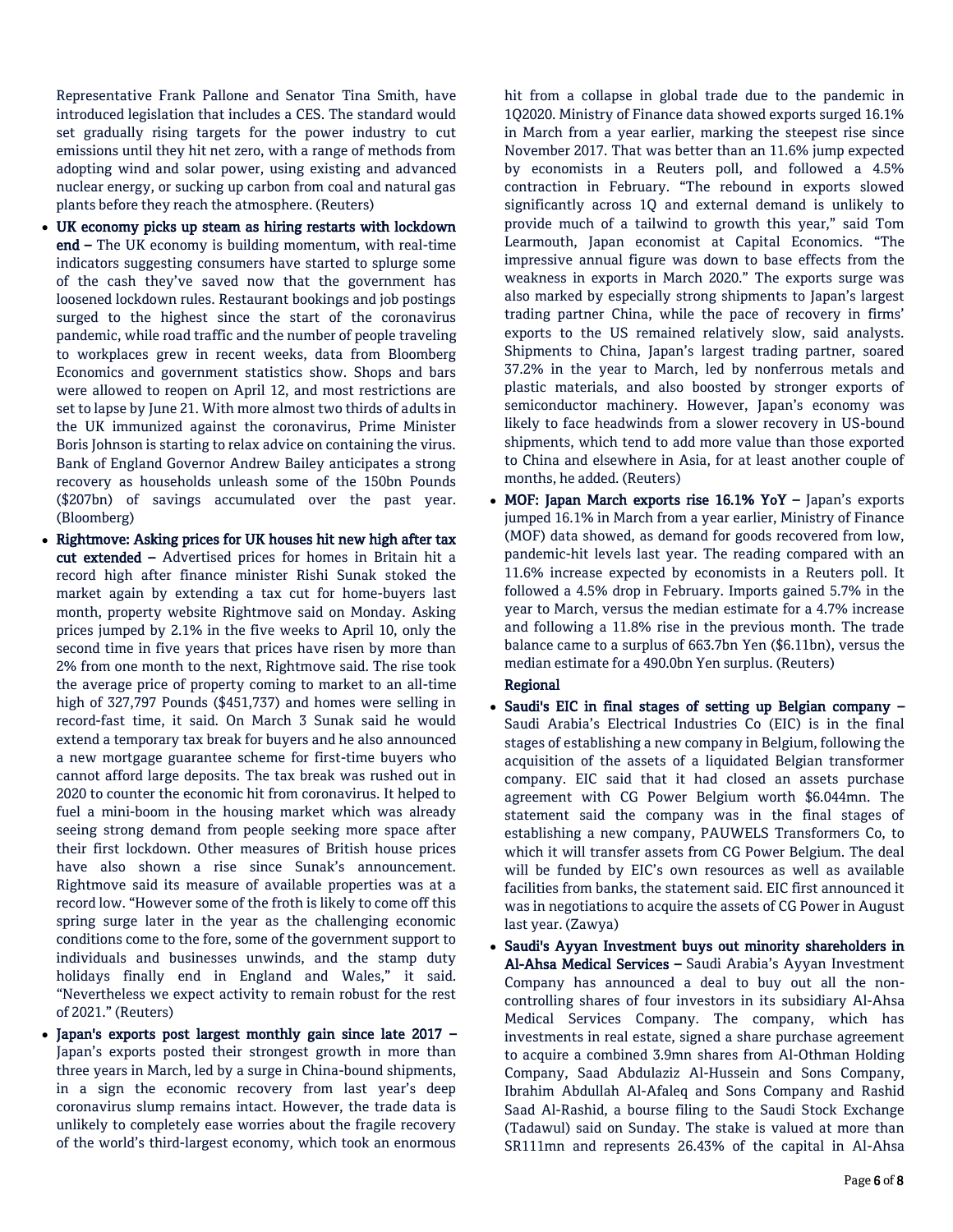Company. With the deal, Ayyan Investment's ownership in Al-Ahsa will increase to 96.37% of the capital. Ayyan Company's capital will also jump to SR806.4mn from SR737mn. In exchange for the additional stake, Ayyan Investment will issue 6.9 million shares in its company to the selling shareholders of Al-Ahsa. (Zawya)

- S&P views economic, industry risks in UAE's banking sector as stable – S&P has classified the UAE's banking sector in group '5' under its Banking Industry Country Risk Assessment (BICRA). After the pandemic started, the Central Bank of the UAE (CBUAE) implemented a Targeted Economic Support Scheme (TESS), which helped ease the pressure on corporate issuers and small and midsize enterprises. However, the scheme did not reduce credit risk on the banking system's balance sheet, according to S&P's report issued on Sunday. "The scheme included a provision that allows banks not to classify deferred exposures as Stage 2 and Stage 3. Rather, banks have classified deferrals into two groups: Group 1 (exposures to clients that are temporarily and mildly impacted); and Group 2 (exposures to clients that are significantly impacted and could see potential stage migrations) and disclosed the information, which we view as positive. At year-end 2020, 12% of the top 10 banks' exposures were classified as Group 1 and 2% as Group 2," Credit Analyst, Puneet Tuli said in the report. The ratings agency has assessed the trend in economic risks in the country as stable. "We expect the residential real estate sector will remain under pressure for at least another year because of continuous oversupply, while demand-driven weaknesses will hamper the tourism, hospitality, and aviation sectors, as well as some trading sectors," the report said. (Zawya)
- Consumer prices in Dubai dropped by 3.87% in March The annual Consumer Price Index (CPI) in Dubai decreased by 3.87% in March 2021 compared to the same period last year. On a monthly basis, the CPI was 0.02% lower in March 2021 compared to February 2021. According to figures released by the Dubai Statistics Centre, prices of housing, water, electricity, gas and fuel decreased by 8.68% in March 2021 compared to the same period in 2020. Similarly, prices of food and beverages, healthcare, clothing and footwear were down by 3.97%, 0.01% and 2.57%, respectively. However, transportation prices in Dubai increased by 0.93% in March compared to the same period last year. Telecom as well as restaurant and hotel prices saw a slight surge of 0.07% and 0.77% in March 2021. (Zawya)
- Emirates NBD, ECI deal aims to foster UAE exporters, businesses – The UAE federal export credit company, Etihad Credit Insurance (ECI), and the Dubai-based lender, Emirates NBD, signed an agreement that enables the bank to leverage ECI's insurance policy to provide credit facilities to UAE businesses. The backing of a federal export credit such as ECI helps the bank reduce any risks that may be associated with credit facilities, while supporting UAE businesses' cashflow and capabilities to seek or continue their global operations, the export credit company said in a statement Sunday. The initiative, which is expected to improve the liquidity of UAE exporters and businesses and enhance their global competitiveness, follows the memorandum of understanding (MoU) signed in 2019 between the two partners. (Zawya)
- Sharjah Insurance's shareholders approve 7% dividends for 2020 – The ordinary general meeting (OGM) of Sharjah Insurance Co has approved distributing cash dividends, equivalent to 7% of the paid capital for 2020. The cash dividend distribution aggregates at a total amount of AED9.625mn, according to the company's disclosure to the Abu Dhabi Securities Exchange (ADX) on Sunday. The shareholders have set the last purchasing date on April 25 and the payment date within 30 days from the OGM date. (Zawya)
- S&P revises EQUATE Petrochemical Company's outlook to Stable from Negative – S&P (S&P) has revised EQUATE Petrochemical Company's (EQUATE) outlook to Stable from Negative. The faster-than-expected recovery in petrochemical prices, combined with EQUATE's competitive cost advantage, will support the company's deleveraging and above-average profitability. The Stable outlook reflects S&P's expectations of EQUATE's continued above-average profitability, benefiting from continued volumes and rising commodity prices, but full distribution of profits, resulting in FFO to debt above 20% over the next 24 months. S&P stated, "In our base case, we currently anticipate that leverage will recover in 2021 to about 3x. S&P could raise the rating, provided group support is unchanged, if the company's operating environment and supply-demand dynamics improved prices such that FFO to debt approached 25% on a sustainable basis, coupled with positive DCF generation. S&P could lower the rating if the company incurred significant capital expenditure (capex), which could lead to negative free cash flow generation. S&P could also lower the rating if commodity prices declined significantly, preventing deleveraging, with FFO to debt declining below 15%. If dividend distributions remained high and resulted in negative DCF, this could further pressure the rating. Although less likely, we could also lower the rating if we saw weakening support from parent KPC." S&P added, "We revised the outlook given our view of improving petrochemical prices, mainly for EG (80% of sales volumes), in the next 12-to-24 months. We now anticipate EG prices will recover to about \$600 per ton in 2021, and slightly declining in 2022, to factor in expected global capacity additions, thereby improving EQUATE's credit metrics. The company's feedstock prices are partly linked to an average five-year oil index, which means its costs will not decline in line with rapidly falling petrochemical prices, which further supported margins above 30% in 2020 (compared with our estimate of about 30%). The company still maintains one of the lowest cost positions in the industry, and the added capacity from the commissioned Oyster Creek plant partially offset the subdued pricing environment. S&P now expect that EBITDA will remain will between \$1.0bn -\$1.4bn in 2021 and 2022, with margins between 35%-37% compared with 33.5% in 2020. Our base case points to deleveraging, despite the risk of dividends weighing on discretionary cash flow. (Bloomberg)